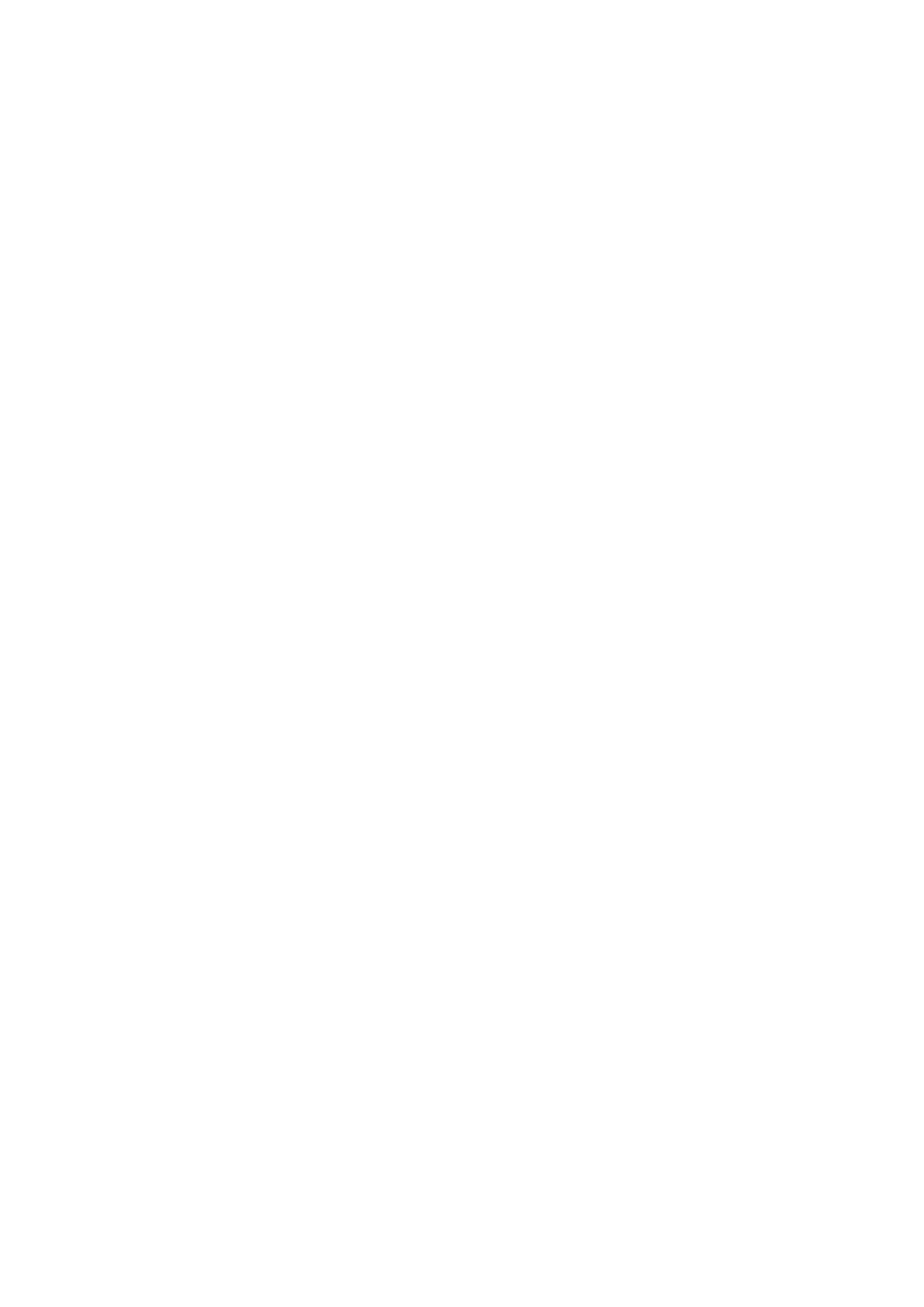

## <span id="page-2-0"></span>Feedback on Annual Budget 2022/23

#### 1. Context

Auckland Council is continuing to face significant financial challenges that will require difficult choices to manage. Although these challenges have been exacerbated by the COVID -19 Pandemic and global uncertainties, they have been building over a number of years due to historic underinvestment, population growth and resulting service demand.

Council is now facing a situation of continually deteriorating financial projections, and having to make, or at least signal, starker choices than what was consulted upon as part of the Annual budget development process. All choices have consequences to all of our communities and there is very little ability now to keep postponing the inevitable reckoning between what we must deliver, what we can deliver, what we are willing to live without and most importantly what the community is willing to pay for.

The local board acknowledges that the council has successfully kept rates rises relatively low, relative to the rate of growth, demand, and investment needs, through prudent financial planning and efficiency savings of \$2 billion over 11 years. While ongoing efficiency savings and non-strategic asset sales continue to be an important part of council's financial management, it is becoming apparent that those levers cannot by themselves meet the financial challenges facing council. An honest conversation with Aucklanders is overdue on costs of providing services they value, and the income needed to cover them, or the trade-offs they are willing to support to reduce those services. This will need detailed information on what specific services can be reduced or stopped. We face stark choices and need bold leadership. The board urges that a focus on equity and investing in our most vulnerable communities should be the cornerstone of our budget considerations, so communities who are trying hard to catch-up aren't left further behind.

#### 2. Principles

The local board believes key principles and priorities, already agreed by the Governing Body and the public, needs to guide council decisions on the Annual Budget 2022/23 and future budgets. These include:

#### a. Supporting our vulnerable communities

A number of council's core documents including the Auckland Plan 2050 and the Nga Hapori Momoho | Thriving Communities 2022-2032 Strategy that the Governing Body has adopted directs council to address historical and structural inequities of investment, opportunities, and outcomes in some of our communities. This will require bold decision-making and targeted investment.

It is beyond dispute that economic hardships and shocks affect communities disproportionately and have lasting impacts on some communities more than others. At this inflection point of rising costs and prices, the inevitable reduction of services, and to avoid further entrenching inequity, council leadership has to do more to support vulnerable communities through more targeted distribution of investment and development in some of lower income communities and away from others. This cannot be left for the outer years of our Long-term Plan but need action now.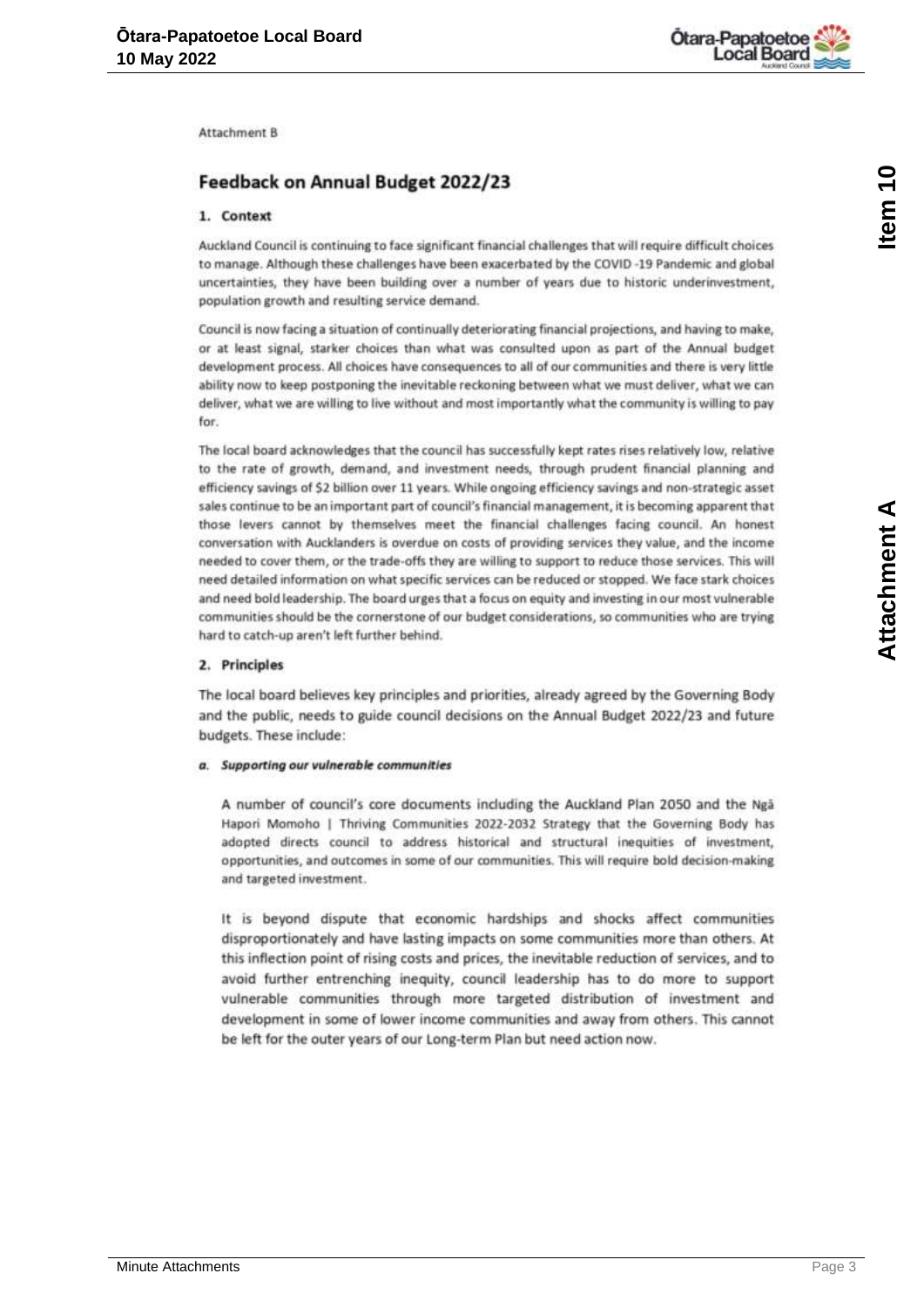

#### b. Action on climate change including reduction of emissions and adaptation

The effects of climate change and the need to drastically reduce emissions and support communities to adapt to it requires another focus on what is a fair approach to investment. Lower income communities on the one hand can't afford to fund the significant levels of investment to address and adapt to climate change. On the other hand, these are the communities least resilient to manage its effects and will be most affected.

The case to meet the challenge of climate change has been well made with significant support for council action. The challenge of reducing emissions by 50% by 2030 and reach zero net emissions by 2050, while adapting to a changing climate is daunting. The nature and the equity of our actions towards those goals is yet to be decided and again requires bold leadership.

#### c. Working with our Mäori communities to address inequity and ensure Mäori thrive

Mãori are an important subset of vulnerable communities and continue to suffer poorer health, housing, economic and social outcomes on average. The local board takes council's legal obligations and policy directions to promote Maori wellbeing and involvement in council decisions seriously.

The board believes council can do much more to involve Maori in decision-making across Auckland and invest in Mäori outcomes. Auckland Council's Thriving Communities Strategy also promises to promote "for Mãori, by Mãori" initiatives which needs further attention.

### d. Provide clean and sustainable transport choices to accelerate and incentivise mode shift away from private fossil fuel dependent options

Transport budgets are under significant strain with a collapse in farebox income and uncertainty on when patronage will recover due to the ongoing pandemic and an entrenched change in ways of working. So, transport infrastructure and planning needs to plan for the future of consumer behaviour rather than the past.

The board is aware of additional challenges facing funding partners such as Waka Kotahi and the impact of the consumers reducing private fossil fuel dependent travel with its inevitable reduction of income from sources such as the Auckland Fuel Tax. New sources of revenue and subsidies is needed that incentivises the use of public transport. The board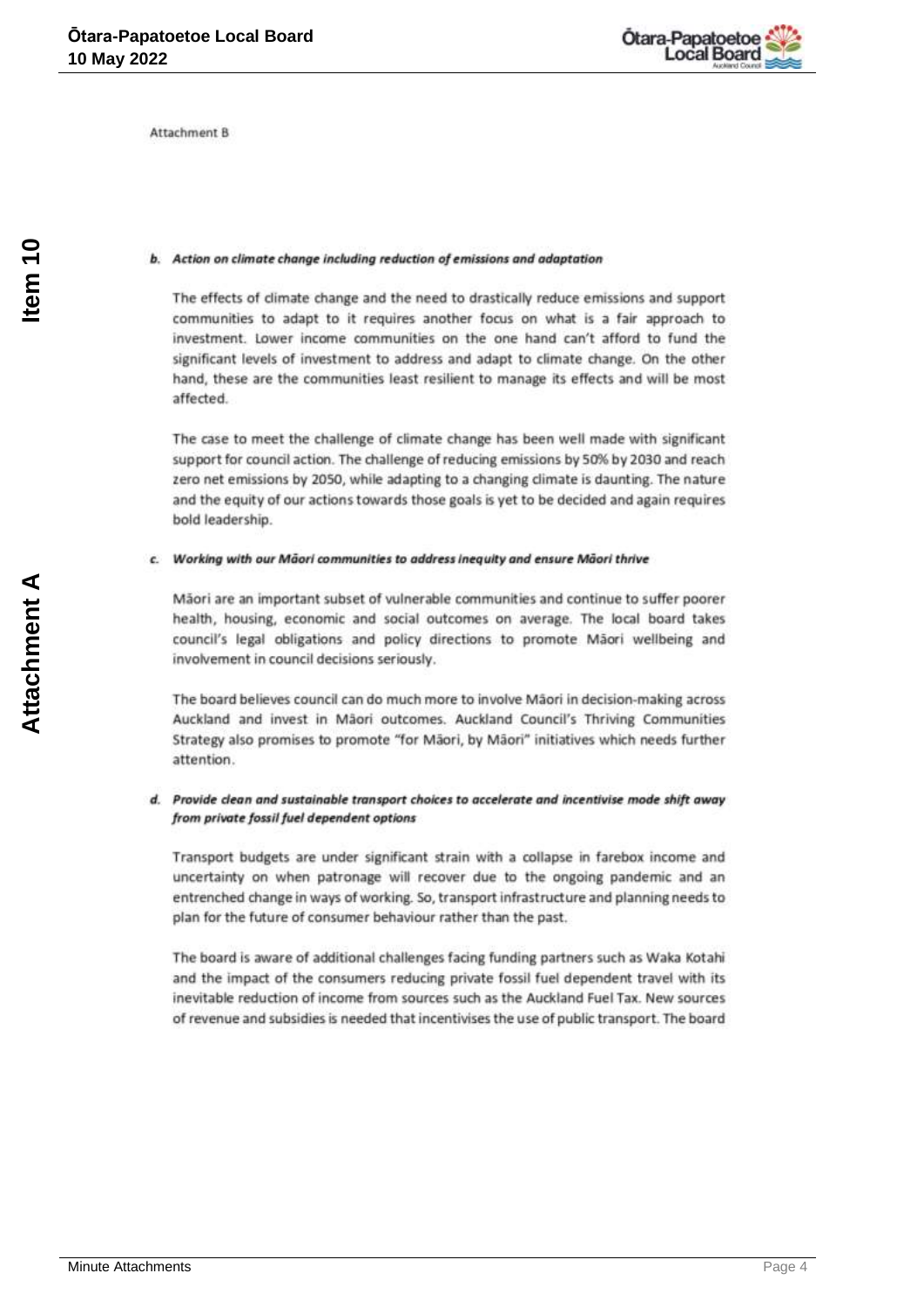

believes significant and urgent policy work is needed to investigate and develop options for fare free public transport and charges to manage congestion.

#### e. Affordable housing

Housing inequity and affordability is a key issue facing Aucklanders. Council's regulatory and infrastructure provision roles that speed up development and contribute to managing existing and future housing need is crucial for community wellbeing.

The board believes more work is needed with Kainga Ora, iwi and NGOs to bring more affordable housing into all of our communities rather than simply concentrating affordable housing in certain predominantly low-income communities, unless significant investment is made to address under provision of community infrastructure. Our lower income communities can absorb growth but not without accompanying investment and equity of service provision.

### 3. Levers and Priorities

The local board understands the challenges ahead and offers the following thoughts to the Governing Body on the levers available to meet them.

| Lever                                                                       | Considerations                                                                                                                                                                                                                                                                                                                                                                                                                                                                                                                                                                                                                                                                                                                                                                                                        |  |  |
|-----------------------------------------------------------------------------|-----------------------------------------------------------------------------------------------------------------------------------------------------------------------------------------------------------------------------------------------------------------------------------------------------------------------------------------------------------------------------------------------------------------------------------------------------------------------------------------------------------------------------------------------------------------------------------------------------------------------------------------------------------------------------------------------------------------------------------------------------------------------------------------------------------------------|--|--|
| Increasing<br>income in the<br>future through<br>rates and other<br>charges | While current rates settings remain well within affordability measures (below 5% of<br>٠<br>median household income), the impact is felt differently across households.<br>Nevertheless, rates are a progressive taxation system where those who own more<br>pay more, which is fairer than flat charges.<br>The local board is willing to support the Governing Body in considering higher rates<br>٠<br>options in the short to medium term to deal with the current and somewhat<br>unprecedented situation, subject to consultation with the community and making a<br>compelling case that details the trade-offs of continued lower rates rises.<br>The board also requests detailed work on other measures such as congestion<br>charges or increasing other transport related income to fund fare free public |  |  |
| Service<br>reductions                                                       | The board understands that the proposed service reduction targets in the Annual<br>٠<br>Budget may have to be revised further due to the deterioration in the council's<br>finances since consultation.<br>The board will not support significant changes to libraries, parks and recreation<br>services.<br>Former councils, the Auckland Council, local boards and our communities have<br>fought for, established, worked in and delivered a number of discretionary services                                                                                                                                                                                                                                                                                                                                      |  |  |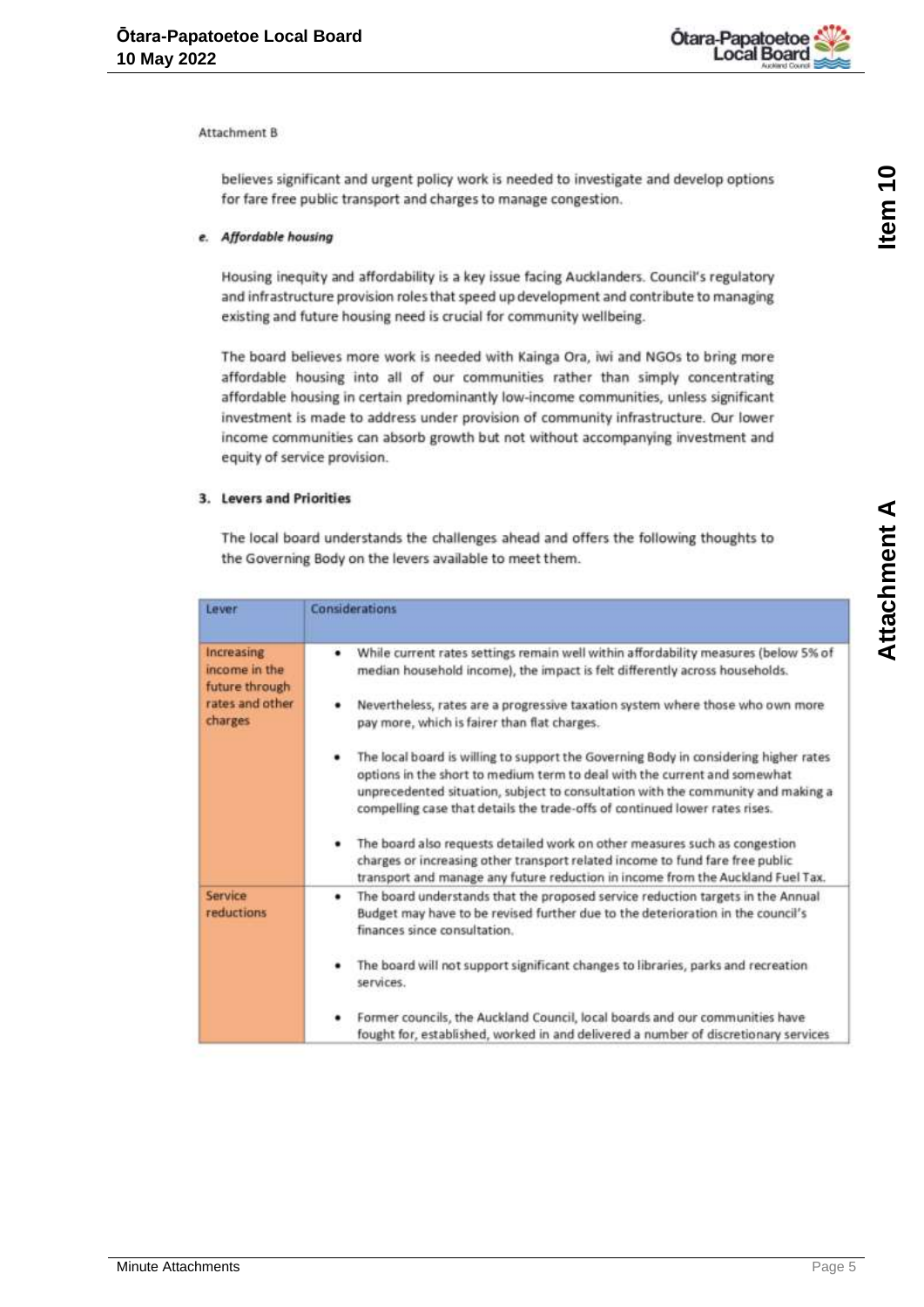

| Lever              | Considerations                                                                                                                                                                                                                                                                                                                                                                                                                                                                                                                                                                                                                                                    |  |  |  |
|--------------------|-------------------------------------------------------------------------------------------------------------------------------------------------------------------------------------------------------------------------------------------------------------------------------------------------------------------------------------------------------------------------------------------------------------------------------------------------------------------------------------------------------------------------------------------------------------------------------------------------------------------------------------------------------------------|--|--|--|
|                    | to meet a demand and a gap in the market. These should not be done away with<br>before careful analysis on impact and consultation.<br>It is inappropriate to use crude regional one-size-fits-all analysis to determine the<br>٠<br>relative priority of services to the public. This assessment is best made (and                                                                                                                                                                                                                                                                                                                                               |  |  |  |
|                    | explained by) those working closest to the communities such as local boards. The<br>principle of subsidiarity (where decisions on public functions are made by those<br>closest to the customer) should apply.                                                                                                                                                                                                                                                                                                                                                                                                                                                    |  |  |  |
|                    | The board understands that a review of what we deliver and how we deliver it<br>provides exciting opportunities to innovate and work closely with our communities<br>on partnership and empowerment opportunities. The board is willing to work with<br>the Governing Body and staff to identify, consult upon and manage service reduction<br>targets within local board areas as long as local boards are an integral part of the<br>design approach and remain the decisionmaker on locally delivered services.                                                                                                                                                |  |  |  |
| Debt               | The board does not believe further debt above the agreed ceiling and/or significantly<br>٠<br>different from undertakings in the proposed Annual Budget and Long-term Plan is<br>appropriate given the likely impact (and cost) on public and investor confidence in<br>council's ability to manage its finances.                                                                                                                                                                                                                                                                                                                                                 |  |  |  |
|                    | Deferring or revising capital projects seems an inevitable consequence but should be<br>٠<br>temporary and not permanent.<br>A number of local projects including One Local Initiatives (OLIs) and LBTCF funded<br>٠<br>projects have been deferred already, despite significant analysis and community<br>consultation having proved they were necessary investments. While revising fixed<br>asset delivery is reasonable in times of crisis, the board would prefer other levers<br>such as focus on income is pursued rather than a continual or permanent deferral of<br>much needed projects that entrench inequity and unequal access to council services. |  |  |  |
| <b>Asset Sales</b> | The board does not support the sale of strategic assets such as shares in Auckland<br>٠<br>International Airport and Ports of Auckland.<br>The board is also concerned about the sale of other assets such as reserves that are<br>٠<br>too easily classified a "non-service" without appropriate analysis of future needs in a<br>growing and intensifying city to meet sales targets.                                                                                                                                                                                                                                                                           |  |  |  |
|                    | Council still has a significant asset base that needs to be maintained and renewed<br>٠<br>until there is a significant shift away from asset-based service delivery.<br>The board supports more work on how council's corporate and community service<br>٠<br>asset base can be revised to reduce holding costs such as through long-term leases.<br>The board believes that the hybrid flexible model of working is likely to continue into<br>the future and significant corporate office space can be freed up in the short term to<br>reduce corporate costs.                                                                                                |  |  |  |

## 4. Ötara-Papatoetoe Local Board key advocacy initiatives

| Initiative                              | <b>Description</b>                                                                                                                                                                                                                          |
|-----------------------------------------|---------------------------------------------------------------------------------------------------------------------------------------------------------------------------------------------------------------------------------------------|
| climate change by<br>investing in least | Address the impact of   The board needs support in advancing our tree planting programme to increase climate<br>resilience, carbon absorption and biodiversity. We will do this in partnership with mana<br>whenua as kaitiaki of our rohe. |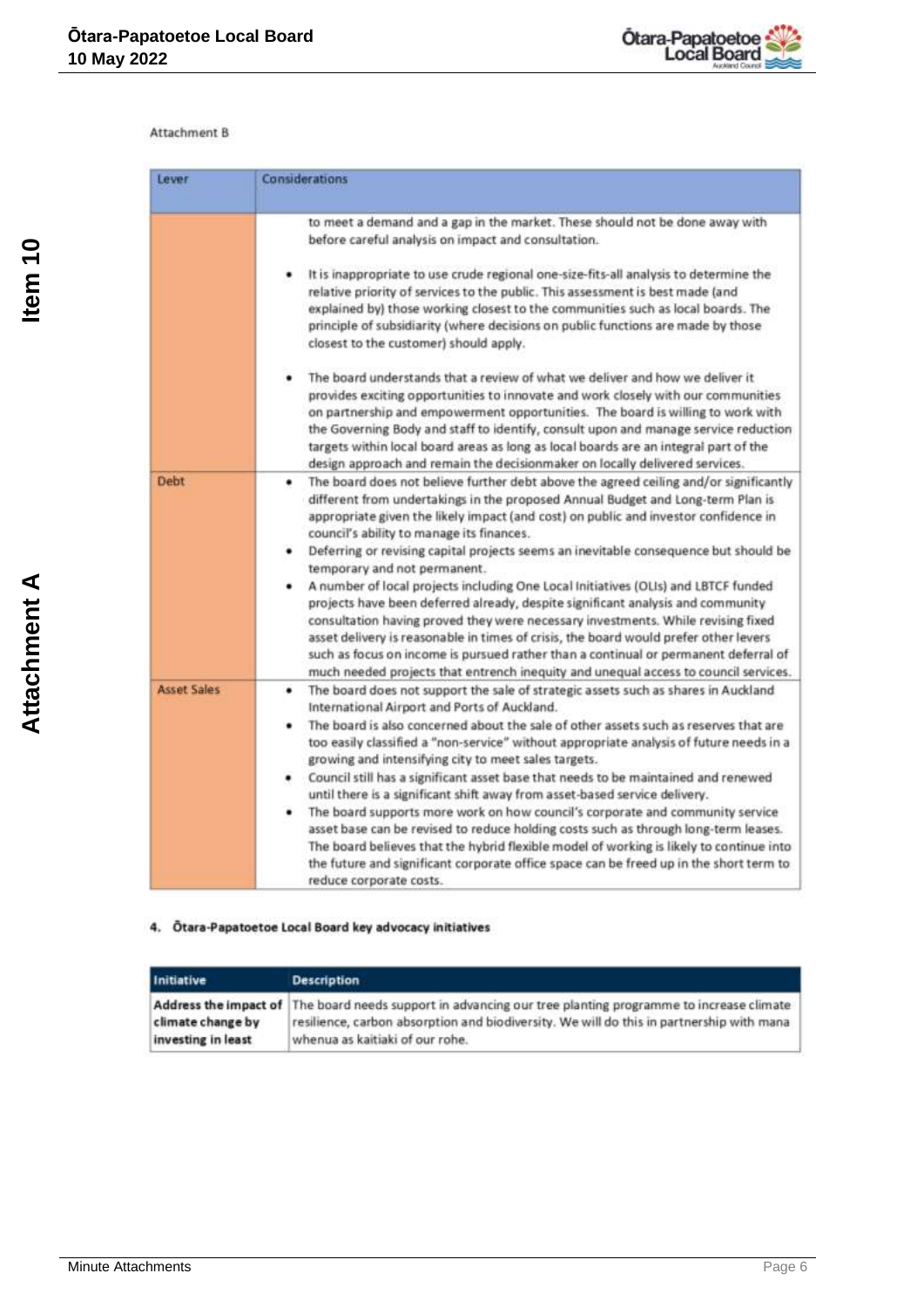

| Initiative                                                                                                                                                                                                                                                                                                                                                                                                                                                                                | <b>Description</b>                                                                                                                                                                                                                                        |  |  |
|-------------------------------------------------------------------------------------------------------------------------------------------------------------------------------------------------------------------------------------------------------------------------------------------------------------------------------------------------------------------------------------------------------------------------------------------------------------------------------------------|-----------------------------------------------------------------------------------------------------------------------------------------------------------------------------------------------------------------------------------------------------------|--|--|
| resilient communities<br>first                                                                                                                                                                                                                                                                                                                                                                                                                                                            |                                                                                                                                                                                                                                                           |  |  |
| <b>Waste Management</b>                                                                                                                                                                                                                                                                                                                                                                                                                                                                   | The board continues to advocate for local waste management solutions such as<br>recycling/upcycling services to move towards a circular economy.                                                                                                          |  |  |
| The Governing Body needs to do much more and sooner to address the growing<br><b>Address provision</b><br>inequities and under-<br>inequity in access to quality facilities, parks and open spaces for tamariki and whanau.<br>investment in<br>The Otara-Papatoetoe Local Board board request and advocate that:<br>community facilities<br>Otara is taken up as a "Transform" area for planning and investment and<br>investment in "Unlock Papatoetoe" for new civic and community hub |                                                                                                                                                                                                                                                           |  |  |
| <b>Building confidence in</b><br>our local economy                                                                                                                                                                                                                                                                                                                                                                                                                                        | Improving the well-being of our locals by supporting our local economy to become more<br>efficient, resilient, and sustainable through working with the council Group to identify<br>procurement, quality employment and social enterprise opportunities. |  |  |
| Local budgets are<br>maintained                                                                                                                                                                                                                                                                                                                                                                                                                                                           | Council group to maintain the Local Board Capital Fund and Local Driven Initiative<br>budgets to deliver the Auckland Plan's objectives through the local board plan                                                                                      |  |  |
| <b>Consultation needs are</b><br>met                                                                                                                                                                                                                                                                                                                                                                                                                                                      | Improve council's communication and engagement methods to meet local needs<br>through meaningful engagement as many of our communities are continuing to be left<br>out in consultation on important council decisions that affect them.                  |  |  |
| <b>Local Boards are</b><br>This is a key discussion with our communities and cannot be planned and executed<br>involved in designing<br>regionally. Local boards are best placed to decide on impacts and trade-offs.<br>the approach to<br>reviewing locally<br>delivered services and<br>are the primary<br>decision-maker                                                                                                                                                              |                                                                                                                                                                                                                                                           |  |  |

5. Ötara-Papatoetoe Local Board feedback on regional topics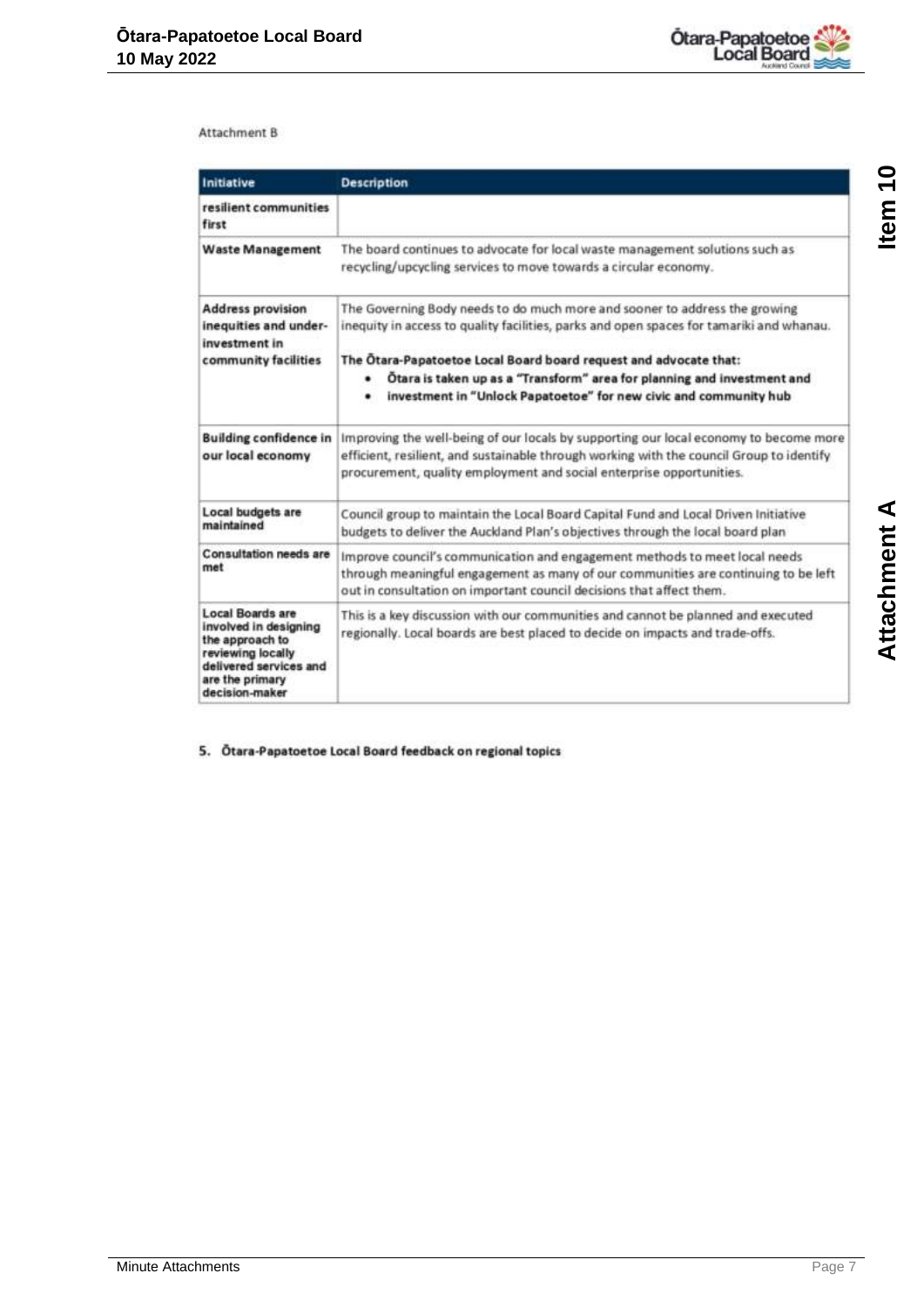

| Topic                                   | Proposal                                                                                                                        | Support /<br>Do not support | <b>Local Board Input</b>                                                                                                                                                                                                                                                                                                                                                                                                                                                                                                                                                                                                                                                                                                                                                                                                                                                                                                                                                                                                         |
|-----------------------------------------|---------------------------------------------------------------------------------------------------------------------------------|-----------------------------|----------------------------------------------------------------------------------------------------------------------------------------------------------------------------------------------------------------------------------------------------------------------------------------------------------------------------------------------------------------------------------------------------------------------------------------------------------------------------------------------------------------------------------------------------------------------------------------------------------------------------------------------------------------------------------------------------------------------------------------------------------------------------------------------------------------------------------------------------------------------------------------------------------------------------------------------------------------------------------------------------------------------------------|
| Climate<br>Action                       | To introduce a climate<br>action targeted rate                                                                                  | Support                     | It is heartening for the local board to note<br>٠<br>that the community feedback, from an<br>area of high deprivation, is largely<br>favourable, with 60 per cent responses in<br>support. It demonstrates that our<br>communities are up for the challenge. A<br>key issue is whose needs will this<br>targeted rate serve? How will it be<br>allocated and for what purpose.<br>The board are in support of the rate in<br>٠<br>principle as the need to address climate<br>change is urgent and the need to adapt to<br>it is just as important.<br>The board supports this additional burden<br>٠<br>on households, especially lower income<br>households, on the expectation that the<br>funding is used to support and prioritise<br>our least resilient communities such as<br>Otara-Papatoetoe.<br>The climate action package must support<br>٠<br>the outcomes and priorities of the Otara-<br>Papatoetoe local board due to the public<br>transport poverty in the board area and<br>the some of the least tree canopy |
| Budget<br>Pressures                     | To manage on-going<br>budget pressures                                                                                          | Support                     | coverage in the region.<br>We support an inclusive conversation<br>٠<br>about how to manage budget pressures                                                                                                                                                                                                                                                                                                                                                                                                                                                                                                                                                                                                                                                                                                                                                                                                                                                                                                                     |
|                                         |                                                                                                                                 |                             | and have provided some indication of<br>early thinking.                                                                                                                                                                                                                                                                                                                                                                                                                                                                                                                                                                                                                                                                                                                                                                                                                                                                                                                                                                          |
| Operating<br>Spending<br>Prioritisation | On how council will<br>choose which services to<br>reduce, stop or change                                                       | Support                     | Design and decisions on this must be led<br>٠<br>locally.<br>The board believes there will be many<br>٠<br>opportunities to partner with communities<br>to deliver services that are responsive<br>and at a lower cost than council led<br>services                                                                                                                                                                                                                                                                                                                                                                                                                                                                                                                                                                                                                                                                                                                                                                              |
| Waste                                   | To move from a planned<br>region-wide pay-as-you-<br>throw system to a region-<br>wide rates-funded refuse<br>collection system | Support                     | Well supported by our community<br>٠                                                                                                                                                                                                                                                                                                                                                                                                                                                                                                                                                                                                                                                                                                                                                                                                                                                                                                                                                                                             |
|                                         | To standardise the opt-out<br>rules for residential multi-<br>unit developments (10 or<br>more units)                           | Support                     | Well supported by our community                                                                                                                                                                                                                                                                                                                                                                                                                                                                                                                                                                                                                                                                                                                                                                                                                                                                                                                                                                                                  |
|                                         | To standardise the opt-out<br>rules for residential and<br>lifestyle properties with<br>between two and nine<br>units           | Support                     | Well supported by our community<br>٠                                                                                                                                                                                                                                                                                                                                                                                                                                                                                                                                                                                                                                                                                                                                                                                                                                                                                                                                                                                             |
|                                         | To standardise the opt-out<br>rules for non-residential<br>properties                                                           | Support                     | Well supported by our community<br>٠                                                                                                                                                                                                                                                                                                                                                                                                                                                                                                                                                                                                                                                                                                                                                                                                                                                                                                                                                                                             |